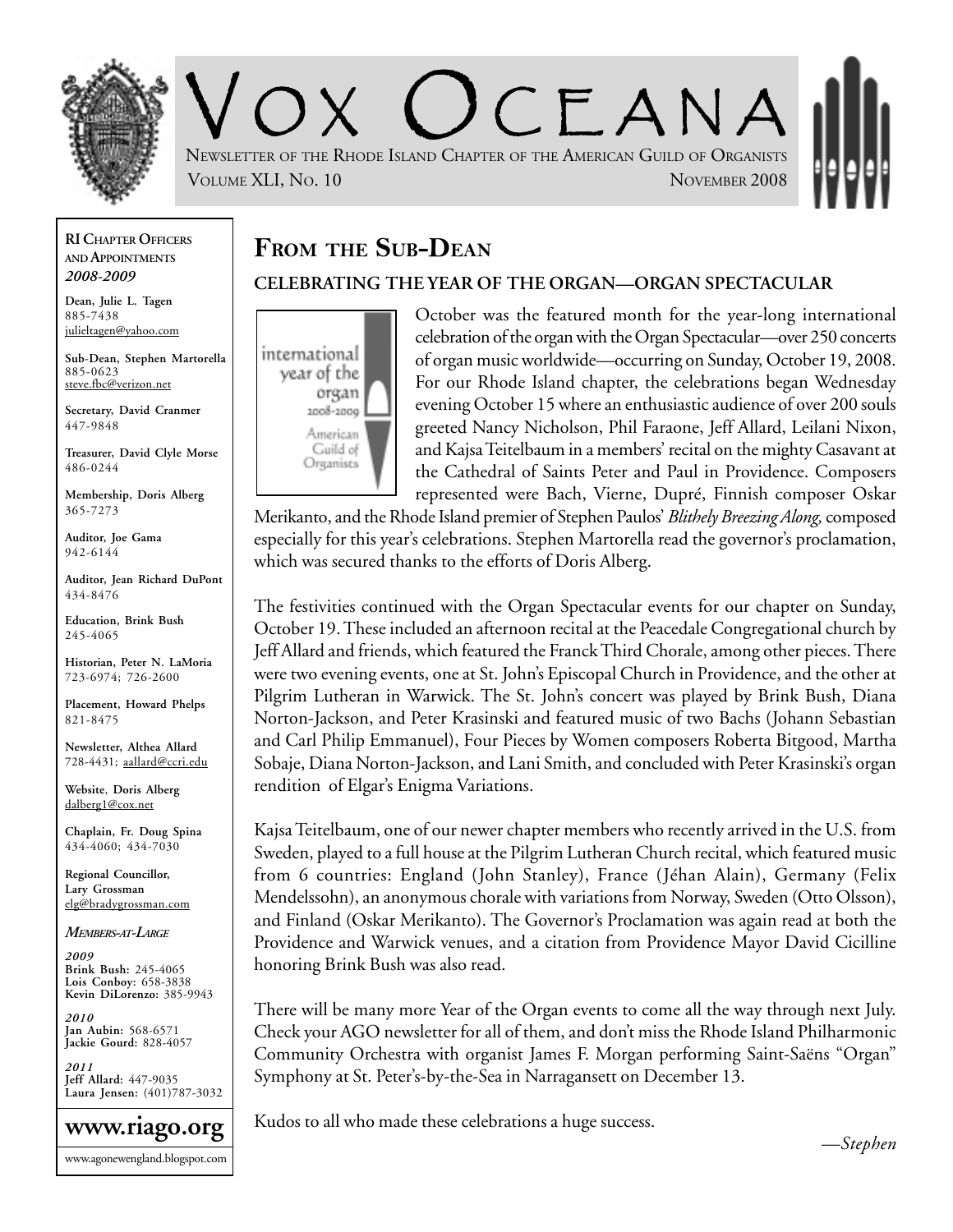# **FROM THE EDUCATION COMMITTEE**

#### NEW ORGANISTS SCHOLARSHIP PROGRAM REVS UP

What clinched it for 10-year-old Gennifer Norman was hearing a live performance of a Bach Toccata and Fugue at age three. "For seven years now my favorite instrument has been the organ. I like it because of how many different sounds it can make and how loud it can be," she says.

Gennifer is the first young organist to be awarded six organ lessons from RIAGO under the new audition program. She sailed through her audition with solid performances of Grieg's "Puck," Bach's Invention in C, two hymns, and a sightreading piece. A piano student of William Wiant, Gennifer will study organ with Julie Tagen. Gennifer currently serves as organ assistant for Anne Dolbashian at the United Congregational Church of Middletown, and will use that organ for her practice.

"We've already received three applications since the audition program was announced in September," reports coordinator Nancy Nicholson. "Two more piano students have expressed interest and intend to apply. We're off to a great start!"

Nicholson urges RIAGO members to attend the next members program, "From the Piano Bench to the Organ Bench" at 3:00 pm, Sunday, November 2 at Mathewson Street United Methodist Church.

"I hope every RIAGO member personally contacts a piano teacher to invite to this program. We have so many good, practical ideas to share. The more that organists and piano teachers talk to one another, the more piano students will be encouraged by their teachers to study the organ. This is a win-win situation for everyone—organists, piano teachers and young people."

# **MEMBER NEWS**

**Doris Alberg** has new address, phone, e-mail: 18 Highland Avenue, Lincoln, RI 02865; 365-7273 or work: 222-3040; dalberg1@cox.net

Welcome to new member **Karen E. Kohl**, 283 Lippitt Avenue, Cranston, RI 02921; (401) 787-2695

## **EVENTS**

**Sunday, November 2, 3:00 pm:**

RIAGO Chapter Event: *Where Do Organists Come From?* **Nancy Nicholson, David Clyle Morse,** and **Koko** offer an interactive session for piano teachers and their students that will explore exciting and dynamic ways in which we can bring our children into the wonderful world of "The King of Instruments" and its music. Bring your students and colleagues to this kid-friendly program at Mathewson Street Methodist Church.

*NOTE: There will be no December meeting, but check your December newsletter for a schedule of our upcoming programs.*

#### **Sunday, November 16, 3:00 pm**:

**Diana Norton-Jackson** will present an organ recital, *By Special Request from Bach to Boellmann*, celebrating the AGO's Year of the Organ, at Central Baptist Church, Norwich, CT. Reception follows in the parish hall. Donations to the church's music fund are appreciated.

#### **Sunday, November 16, 3:00 pm**:

**Jane Murray**, English Horn, and **Geoffrey Greene**, organ, perform *Music for English Horn and Organ* including those by Jan Koetsier, Daniel Pinkham and Calvin Hampton. Newman Congregational Church, 100 Newman Avenue, Rumford. Suggested donation: \$7. 401- 434-4742. (*See enclosed Flyer*.)

# **EXECUTIVE BOARD**

The next Executive Board meeting will be on Monday, November 3, at 7:30 pm at 30 Huguenot Dr., East Greenwich. Please call 885-7438 or e-mail julieltagen@yahoo.com if you need directions.

## **LOOKING AHEAD**

**Saturday, December 13, 7:30 pm:** The Rhode Island Philharmonic Community Orchestra, an orchestra comprised of professionals and semi-professional adults and conducted by **John Eells**, will perform the Suites 1 & 2 by Igor Stravinsky, the Concerto for Flute and Orchestra of Mozart with **John Curran**, retired principal flutist of the RI Philharmonic, and the Symphony No. 3, the "Organ" of Saint-Saëns, featuring **Jim Morgan**, organist. St. Peter's Church, 72 Central St., Narragansett. The concert is free and open to all.